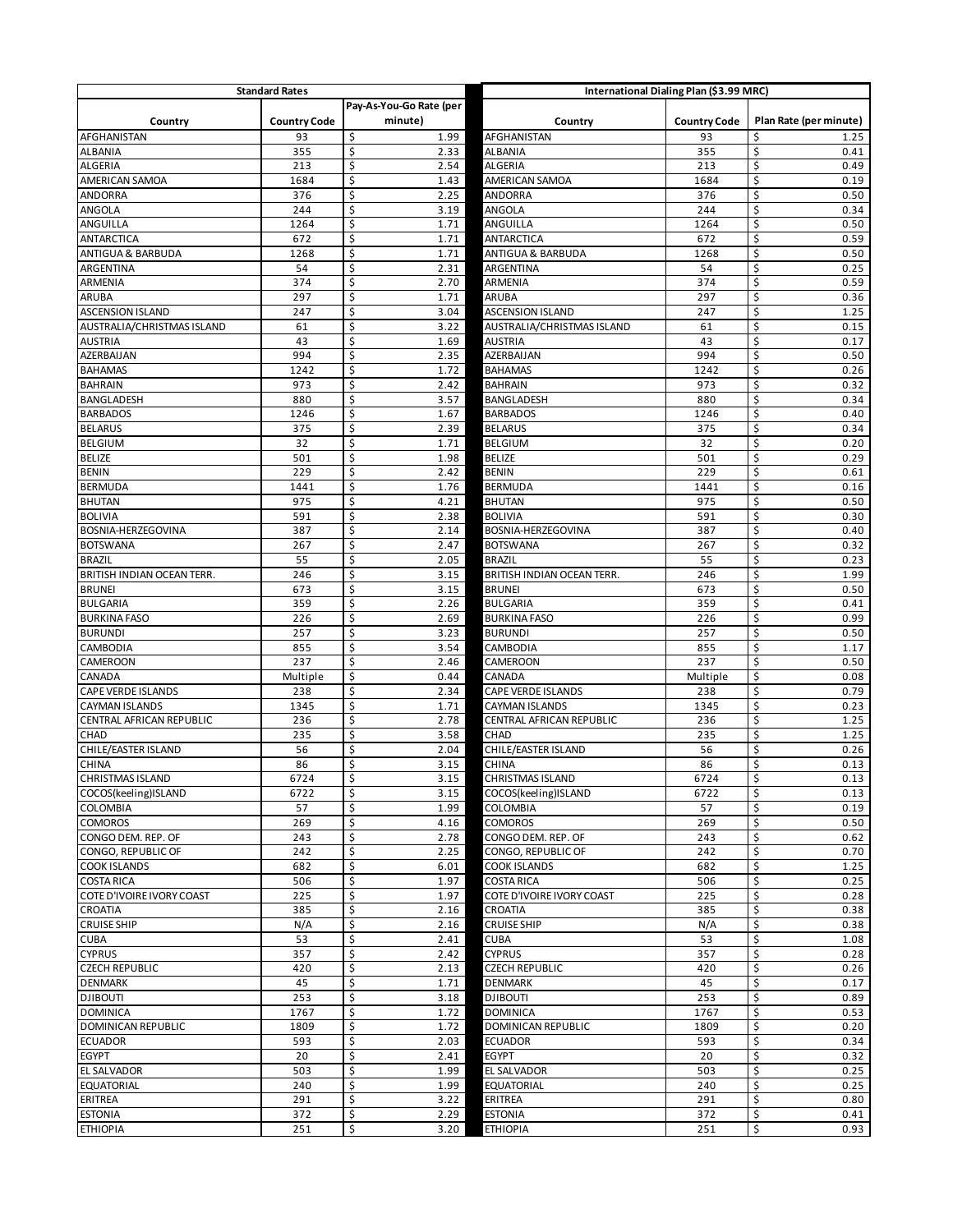| <b>FAEROE ISLANDS</b>            | 298  | \$<br>3.20 | <b>FAEROE ISLANDS</b>            | 298  | \$<br>0.50       |
|----------------------------------|------|------------|----------------------------------|------|------------------|
| <b>FALKLAND ISLANDS</b>          | 500  | \$<br>2.77 | FALKLAND ISLANDS                 | 500  | \$<br>0.93       |
| <b>FIJI ISLANDS</b>              | 679  | \$<br>3.54 | <b>FIJI ISLANDS</b>              | 679  | \$<br>0.49       |
| <b>FINLAND</b>                   | 358  | \$<br>1.75 | <b>FINLAND</b>                   | 358  | \$<br>0.15       |
| <b>FRANCE</b>                    | 33   | \$<br>1.71 | <b>FRANCE</b>                    | 33   | \$<br>0.13       |
| <b>FRENCH GUIANA</b>             | 594  | \$<br>2.28 | <b>FRENCH GUIANA</b>             | 594  | \$<br>0.50       |
| <b>FRENCH POLYNESIA</b>          | 689  | \$<br>2.28 | <b>FRENCH POLYNESIA</b>          | 689  | \$<br>0.50       |
| <b>GABON</b>                     | 241  | \$<br>2.43 | <b>GABON</b>                     | 241  | \$<br>0.50       |
| <b>GAMBIA</b>                    | 220  | \$<br>2.41 | <b>GAMBIA</b>                    | 220  | \$<br>0.54       |
| <b>GEORGIA</b>                   | 995  | \$<br>2.36 | <b>GEORGIA</b>                   | 995  | \$<br>0.50       |
| <b>GERMANY</b>                   | 49   | \$<br>1.68 | <b>GERMANY</b>                   | 49   | \$<br>0.16       |
| <b>GHANA</b>                     | 233  | \$<br>2.45 | <b>GHANA</b>                     | 233  | \$<br>0.35       |
| GIBRALTAR                        | 350  | \$<br>2.30 | <b>GIBRALTAR</b>                 | 350  | \$<br>0.35       |
| <b>GREECE</b>                    | 30   | \$<br>2.15 | GREECE                           | 30   | \$<br>0.17       |
| GREENLAND                        | 299  | \$<br>1.70 | GREENLAND                        | 299  | \$<br>0.50       |
| GRENADA                          | 1473 | \$<br>1.72 | GRENADA                          | 1473 | \$<br>0.37       |
| <b>GUAM</b>                      | 1671 | \$<br>0.14 | <b>GUAM</b>                      | 1671 | \$<br>0.14       |
| <b>GUATEMALA</b>                 | 502  | \$<br>1.98 | <b>GUATEMALA</b>                 | 502  | \$<br>0.24       |
| <b>GUINEA</b>                    | 224  | \$<br>3.22 | <b>GUINEA</b>                    | 224  | \$<br>0.50       |
|                                  | 245  | \$         |                                  | 245  | \$               |
| GUINEA-BISSAU                    |      | 3.74       | GUINEA-BISSAU                    |      | 1.25             |
| GUYANA                           | 592  | \$<br>2.39 | GUYANA                           | 592  | \$<br>0.79       |
| HAITI                            | 509  | \$<br>1.73 | HAITI                            | 509  | \$<br>0.36       |
| <b>HOLY SEE(VATICAN CITY ST)</b> | 379  | \$<br>1.73 | HOLY SEE(VATICAN CITY ST)        | 379  | \$<br>0.36       |
| <b>HONDURAS</b>                  | 504  | \$<br>2.38 | <b>HONDURAS</b>                  | 504  | \$<br>0.35       |
| <b>HONG KONG</b>                 | 852  | \$<br>3.16 | <b>HONG KONG</b>                 | 852  | \$<br>0.11       |
| <b>HUNGARY</b>                   | 36   | \$<br>2.14 | <b>HUNGARY</b>                   | 36   | \$<br>0.33       |
| <b>ICELAND</b>                   | 354  | \$<br>1.74 | <b>ICELAND</b>                   | 354  | \$<br>0.41       |
| <b>INDIA</b>                     | 91   | \$<br>3.15 | <b>INDIA</b>                     | 91   | \$<br>0.27       |
| <b>INDONESIA</b>                 | 62   | \$<br>3.16 | INDONESIA                        | 62   | \$<br>0.29       |
| <b>IRAN</b>                      | 98   | \$<br>2.42 | <b>IRAN</b>                      | 98   | \$<br>0.32       |
| <b>IRAQ</b>                      | 964  | \$<br>2.44 | <b>IRAQ</b>                      | 964  | \$<br>0.84       |
| <b>IRELAND</b>                   | 353  | \$<br>1.71 | IRELAND                          | 353  | \$<br>0.16       |
| <b>ISRAEL</b>                    | 972  | \$<br>1.72 | <b>ISRAEL</b>                    | 972  | \$<br>0.12       |
| <b>ITALY</b>                     | 39   | \$<br>1.64 | <b>ITALY</b>                     | 39   | \$<br>0.19       |
| <b>JAMAICA NADP</b>              | 1876 | \$<br>1.71 | <b>JAMAICA NADP</b>              | 1876 | \$<br>0.39       |
| <b>JAPAN</b>                     | 81   | \$<br>3.20 | <b>JAPAN</b>                     | 81   | \$<br>0.13       |
| <b>JORDAN</b>                    | 962  | \$<br>2.45 | <b>JORDAN</b>                    | 962  | \$<br>0.35       |
| <b>KENYA</b>                     | 254  | \$<br>2.45 | <b>KENYA</b>                     | 254  | \$<br>0.49       |
| KIRIBATI (GILBERT ISLAND)        | 686  | \$<br>4.84 | KIRIBATI (GILBERT ISLAND)        | 686  | \$<br>0.89       |
| KOREA, NORTH                     | 850  | \$<br>6.01 | KOREA, NORTH                     | 850  | \$<br>1.25       |
| KOREA, SOUTH                     | 82   | \$<br>2.49 | KOREA, SOUTH                     | 82   | \$<br>0.39       |
| <b>KUWAIT</b>                    | 965  | \$<br>2.42 | <b>KUWAIT</b>                    | 965  | \$<br>0.43       |
| KYRGYZSTAN                       | 996  | \$<br>2.78 | KYRGYZSTAN                       | 996  | \$<br>0.30       |
| LAOS                             | 856  | \$<br>4.21 | LAOS                             | 856  | \$<br>1.16       |
| LATVIA                           | 371  | \$<br>2.32 | LATVIA                           | 371  | \$<br>0.32       |
| LEBANON                          | 961  | \$<br>2.46 | LEBANON                          | 961  | \$<br>0.36       |
| <b>LESOTHO</b>                   | 266  | \$<br>2.43 | <b>LESOTHO</b>                   | 266  | \$<br>0.50       |
| LIBERIA                          | 231  | \$<br>2.41 | LIBERIA                          | 231  | \$<br>0.54       |
| LIBYA                            | 218  | \$<br>2.44 | LIBYA                            | 218  | \$<br>0.50       |
|                                  |      |            |                                  |      |                  |
| LIECHTENSTEIN<br>LITHUANIA       | 423  | \$<br>1.74 | LIECHTENSTEIN                    | 423  | \$<br>0.40<br>\$ |
|                                  | 370  | \$<br>2.34 | LITHUANIA                        | 370  | 0.32             |
| LUXEMBOURG                       | 352  | \$<br>1.70 | LUXEMBOURG                       | 352  | \$<br>0.18       |
| <b>MACAO</b>                     | 853  | \$<br>1.70 | <b>MACAO</b><br><b>MACEDONIA</b> | 853  | \$<br>0.18       |
| MACEDONIA                        | 389  | \$<br>2.30 |                                  | 389  | \$<br>0.50       |
| MADAGASCAR                       | 261  | \$<br>3.52 | MADAGASCAR                       | 261  | \$<br>1.25       |
| MALAWI                           | 265  | \$<br>2.41 | <b>MALAWI</b>                    | 265  | \$<br>0.45       |
| MALAYSIA                         | 60   | \$<br>3.15 | MALAYSIA                         | 60   | \$<br>0.18       |
| <b>MALDIVES</b>                  | 960  | \$<br>4.18 | <b>MALDIVES</b>                  | 960  | \$<br>1.25       |
| <b>MALI REPUBLIC</b>             | 223  | \$<br>3.18 | MALI REPUBLIC                    | 223  | \$<br>1.02       |
| MALTA                            | 356  | \$<br>2.32 | <b>MALTA</b>                     | 356  | \$<br>0.50       |
| <b>MARSHALL ISLANDS</b>          | 692  | \$<br>3.58 | MARSHALL ISLANDS                 | 692  | \$<br>0.68       |
| <b>MARTINIQUE</b>                | 596  | \$<br>1.67 | MARTINIQUE                       | 596  | \$<br>0.50       |
| <b>MAURITANIA</b>                | 222  | \$<br>3.19 | <b>MAURITANIA</b>                | 222  | \$<br>0.89       |
| <b>MAURITIUS</b>                 | 230  | \$<br>3.22 | <b>MAURITIUS</b>                 | 230  | \$<br>1.13       |
| <b>MAYOTTE</b>                   | 262  | \$<br>3.22 | MAYOTTE                          | 262  | \$<br>0.50       |
| <b>MEXICO</b>                    | 52   | \$<br>0.52 | MEXICO Calls to Mobile Line      | 52   | \$<br>0.05       |
| <b>MICRONESIA</b>                | 691  | \$<br>3.59 | MEXICO Calls to Landline         | 52   | \$<br>0.00       |
| <b>MIDWAY ISLAND</b>             | 808  | \$<br>3.59 | <b>MICRONESIA</b>                | 691  | \$<br>0.71       |
| MOLDOVA, REPUBLIC OF             | 373  | \$<br>2.74 | MIDWAY ISLAND                    | 808  | \$<br>0.71       |
| <b>MONACO</b>                    | 377  | \$<br>1.63 | MOLDOVA, REPUBLIC OF             | 373  | \$<br>0.51       |
| <b>MONGOLIA</b>                  | 976  | \$<br>4.17 | <b>MONACO</b>                    | 377  | \$<br>0.30       |
| <b>MONTENEGRO</b>                | 382  | \$<br>2.29 | <b>MONGOLIA</b>                  | 976  | \$<br>1.25       |
|                                  |      |            |                                  |      |                  |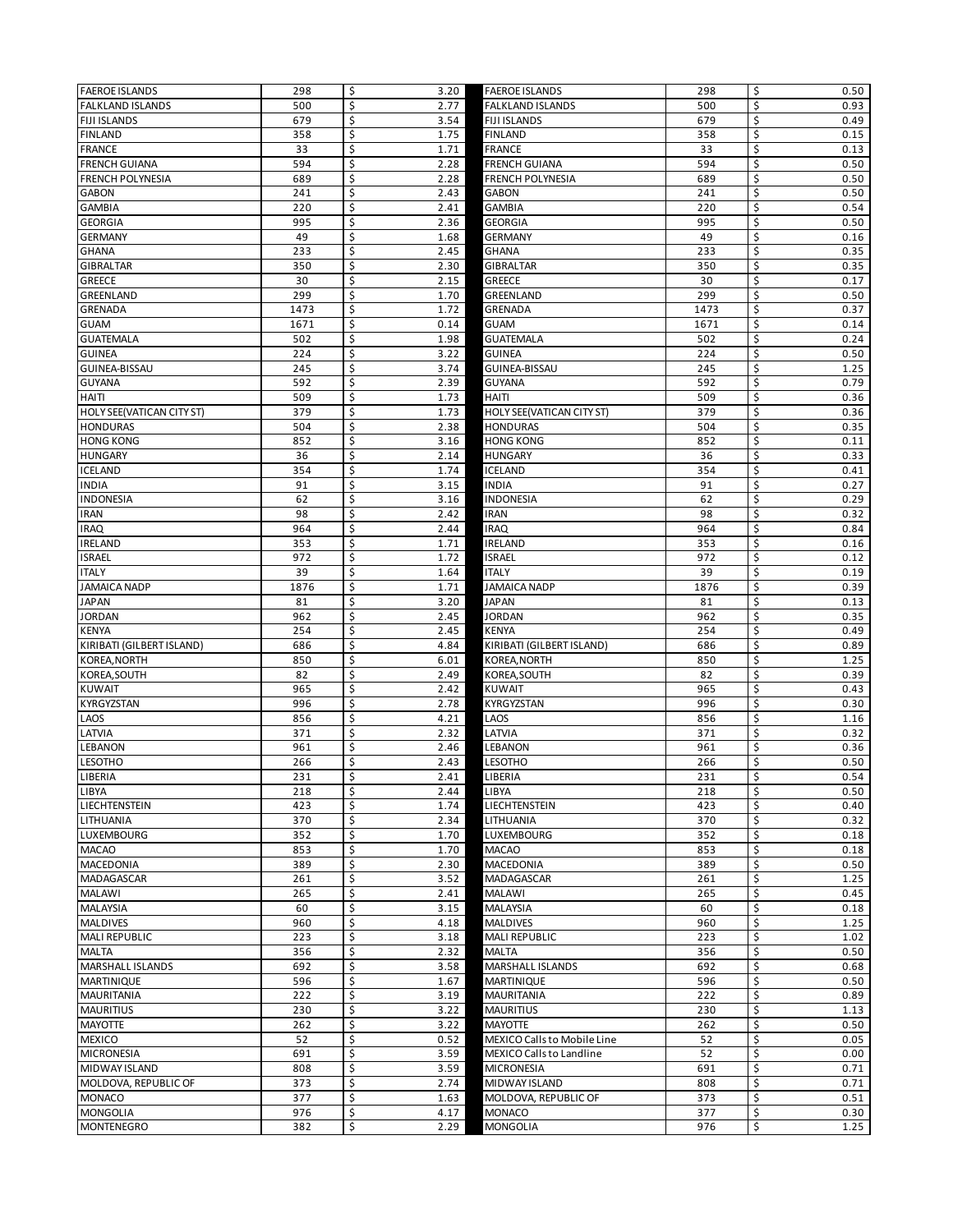| <b>MONTSERRAT</b>                        | 1664           | \$<br>1.75               | <b>MONTENEGRO</b>                           | 382            | \$<br>0.49               |
|------------------------------------------|----------------|--------------------------|---------------------------------------------|----------------|--------------------------|
| <b>MOROCCO</b>                           | 212            | \$<br>2.57               | <b>MONTSERRAT</b>                           | 1664           | \$<br>0.32               |
| MOZAMBIQUE                               | 258            | \$<br>3.21               | <b>MOROCCO</b>                              | 212            | \$<br>0.61               |
| <b>MYANMAR</b>                           | 95             | \$<br>3.21               | <b>MOZAMBIQUE</b>                           | 258            | \$<br>0.50               |
| NAMIBIA                                  | 264            | \$<br>2.49<br>\$         | <b>MYANMAR</b>                              | 95             | \$<br>1.23<br>\$         |
| <b>NAURU</b><br><b>NEPAL</b>             | 674<br>977     | 3.58<br>\$<br>3.58       | <b>NAMIBIA</b><br><b>NAURU</b>              | 264<br>674     | 0.95<br>\$<br>1.24       |
| <b>NETHERLANDS</b>                       | 31             | \$<br>1.71               | <b>NEPAL</b>                                | 977            | \$<br>1.25               |
| NETHERLANDS ANTILLES                     | 599            | \$<br>1.71               | NETHERLANDS                                 | 31             | \$<br>0.18               |
| NEW CALEDONIA                            | 687            | \$<br>3.58               | NETHERLANDS ANTILLES                        | 599            | \$<br>0.20               |
| NEW ZEALAND/CHATHAM ISLAND               | 64             | \$<br>3.27               | NEW CALEDONIA                               | 687            | \$<br>1.25               |
| NICARAGUA                                | 505            | \$<br>2.01               | NEW ZEALAND/CHATHAM ISLAND                  | 64             | \$<br>0.21               |
| <b>NIGER</b>                             | 227            | \$<br>3.23               | NICARAGUA                                   | 505            | \$<br>0.35               |
| <b>NIGERIA</b>                           | 234            | \$<br>2.45               | <b>NIGER</b>                                | 227            | \$<br>0.50               |
| NIUE ISLAND                              | 683            | \$<br>6.01               | <b>NIGERIA</b>                              | 234            | \$<br>0.49               |
| NORTHERN MARIANNA ISLANDS                | 1670           | \$<br>0.14               | NIUE ISLAND                                 | 683            | \$<br>1.25               |
| <b>NORWAY</b>                            | 47             | \$<br>1.67               | NORTHERN MARIANNA ISLANDS                   | 1670           | \$<br>0.14               |
| <b>OMAN</b>                              | 968            | \$<br>3.15               | <b>NORWAY</b>                               | 47             | \$<br>0.17               |
| PAKISTAN                                 | 92             | \$<br>3.15               | <b>OMAN</b>                                 | 968            | \$<br>1.06               |
| PALAU                                    | 680            | \$<br>4.20               | PAKISTAN                                    | 92             | \$<br>0.31               |
| PALESTINE                                | 970            | \$<br>4.20               | PALAU                                       | 680            | \$<br>1.18               |
| <b>PANAMA</b><br><b>PAPUA NEW GUINEA</b> | 507            | \$<br>2.00               | PALESTINE                                   | 970            | \$<br>0.50               |
| PARAGUAY                                 | 675<br>595     | \$<br>4.21<br>\$<br>2.33 | PANAMA<br>PAPUA NEW GUINEA                  | 507<br>675     | \$<br>0.31<br>\$<br>1.06 |
| PERU                                     | 51             | \$<br>2.33               | PARAGUAY                                    | 595            | \$<br>0.35               |
| PHILIPPINES                              | 63             | \$<br>2.25               | PERU                                        | 51             | \$<br>0.32               |
| PITCAIRN                                 | 872            | \$<br>3.15               | <b>PHILIPPINES</b>                          | 63             | \$<br>0.19               |
| <b>POLAND</b>                            | 48             | \$<br>2.15               | PITCAIRN                                    | 872            | \$<br>0.19               |
| PORTUGAL                                 | 351            | \$<br>1.69               | <b>POLAND</b>                               | 48             | \$<br>0.28               |
| PUERTO RICO                              | 1787/1939      | \$<br>0.19               | PORTUGAL                                    | 351            | \$<br>0.16               |
| QATAR                                    | 974            | \$<br>3.19               | PUERTO RICO                                 | 1787/1939      | Ś<br>0.02                |
| <b>ROMANIA</b>                           | 40             | \$<br>2.35               | QATAR                                       | 974            | \$<br>0.89               |
| RUSSIA / KAZAKHSTAN                      | $\overline{7}$ | \$<br>2.41               | <b>ROMANIA</b>                              | 40             | \$<br>0.38               |
| <b>RWANDA</b>                            | 250            | \$<br>2.67               | RUSSIA / KAZAKHSTAN                         | $\overline{7}$ | \$<br>0.23               |
| SAINT BARTHELEMY                         | 590            | \$<br>3.22               | <b>RWANDA</b>                               | 250            | \$<br>1.09               |
| SAINT KITTS AND NEVIS                    | 1869           | \$<br>3.22               | SAINT BARTHELEMY                            | 590            | \$<br>0.50               |
| <b>SAINT LUCIA</b>                       | 1758           | \$<br>3.22               | SAINT KITTS AND NEVIS                       | 1869           | \$<br>0.50               |
| SAINT VINCENT - GRENADINES               | 1784           | \$<br>3.22               | SAINT LUCIA                                 | 1758           | \$<br>0.50<br>\$         |
| SAMOA WESTERN<br><b>SAN MARINO</b>       | 685<br>378     | \$<br>4.16<br>\$<br>2.41 | SAINT VINCENT - GRENADINES<br>SAMOA WESTERN | 1784<br>685    | 0.50<br>\$<br>1.10       |
| SAO TOME & PRINCIPE                      | 239            | \$<br>2.41               | SAN MARINO                                  | 378            | \$<br>0.50               |
| SATELLITE                                | 870            | \$<br>3.58               | <b>SAO TOME &amp; PRINCIPE</b>              | 239            | \$<br>1.18               |
| SAUDI ARABIA                             | 966            | \$<br>2.45               | SATELLITE                                   | 870            | \$<br>1.25               |
| SENEGAL                                  | 221            | \$<br>2.48               | SAUDI ARABIA                                | 966            | \$<br>0.35               |
| <b>SERBIA</b>                            | 381            | \$<br>2.65               | SENEGAL                                     | 221            | \$<br>0.69               |
| SEYCHELLES ISLAND                        | 248            | \$<br>3.22               | <b>SERBIA</b>                               | 381            | \$<br>0.49               |
| <b>SIERRA LEONE</b>                      | 232            | \$<br>1.77               | <b>SEYCHELLES ISLAND</b>                    | 248            | \$<br>1.19               |
| SINGAPORE                                | 65             | Ś<br>1.77                | SIERRA LEONE                                | 232            | \$<br>0.36               |
| SINT MAARTEN (DUTCH PART)                | 1721           | \$<br>1.69               | SINGAPORE                                   | 65             | \$<br>0.36               |
| SLOVAKIA                                 | 421            | \$<br>2.12               | SINT MAARTEN (DUTCH PART)                   | 1721           | \$<br>0.30               |
| SLOVENIA                                 | 386            | \$<br>2.25               | SLOVAKIA                                    | 421            | \$<br>0.25               |
| <b>SOLOMON ISLANDS</b><br><b>SOMALIA</b> | 677<br>252     | \$<br>6.01<br>\$         | SLOVENIA                                    | 386<br>677     | \$<br>0.50<br>\$         |
| <b>SOUTH AFRICA</b>                      | 27             | 3.04<br>\$<br>2.49       | SOLOMON ISLANDS<br>SOMALIA                  | 252            | 1.25<br>\$<br>1.25       |
| <b>SOUTH SUDAN</b>                       | 211            | \$<br>2.44               | SOUTH AFRICA                                | 27             | \$<br>0.39               |
| <b>SPAIN</b>                             | 34             | \$<br>1.67               | SOUTH SUDAN                                 | 211            | \$<br>0.80               |
| <b>SRI LANKA</b>                         | 94             | \$<br>3.15               | SPAIN                                       | 34             | \$<br>0.18               |
| ST. HELENA                               | 290            | \$<br>2.25               | <b>SRI LANKA</b>                            | 94             | \$<br>0.50               |
| ST. PIERRE & MIQUELON                    | 508            | \$<br>1.72               | ST. HELENA                                  | 290            | \$<br>0.59               |
| SUDAN                                    | 249            | \$<br>2.44               | ST. PIERRE & MIQUELON                       | 508            | \$<br>0.38               |
| <b>SURINAME</b>                          | 597            | \$<br>2.65               | SUDAN                                       | 249            | \$<br>0.80               |
| SWAZILAND                                | 268            | \$<br>2.40               | SURINAME                                    | 597            | \$<br>1.17               |
| SWEDEN                                   | 46             | \$<br>1.67               | SWAZILAND                                   | 268            | \$<br>0.89               |
| SWITZERLAND                              | 41             | \$<br>1.71               | SWEDEN                                      | 46             | \$<br>0.17               |
| SYRIAN                                   | 963            | \$<br>3.19               | SWITZERLAND                                 | 41             | \$<br>0.21               |
| <b>TAIWAN</b>                            | 886            | \$<br>3.17               | SYRIAN                                      | 963            | \$<br>0.82               |
| TAJIKISTAN                               | 992            | \$<br>2.78               | <b>TAIWAN</b>                               | 886            | \$<br>0.09               |
| TANZANIA UNITED REPUBLIC                 | 255            | \$<br>3.20               | <b>TAJIKISTAN</b>                           | 992            | \$<br>0.29               |
| <b>THAILAND</b>                          | 66<br>670      | \$<br>3.15<br>\$<br>3.15 | TANZANIA UNITED REPUBLIC                    | 255            | \$<br>0.47<br>\$         |
| TIMOR-LESTE<br><b>TOGO</b>               | 228            | \$<br>2.41               | THAILAND<br>TIMOR-LESTE                     | 66<br>670      | 0.23<br>\$<br>0.23       |
| <b>TOKELAU</b>                           | 690            | \$<br>6.01               | <b>TOGO</b>                                 | 228            | \$<br>1.02               |
|                                          |                |                          |                                             |                |                          |